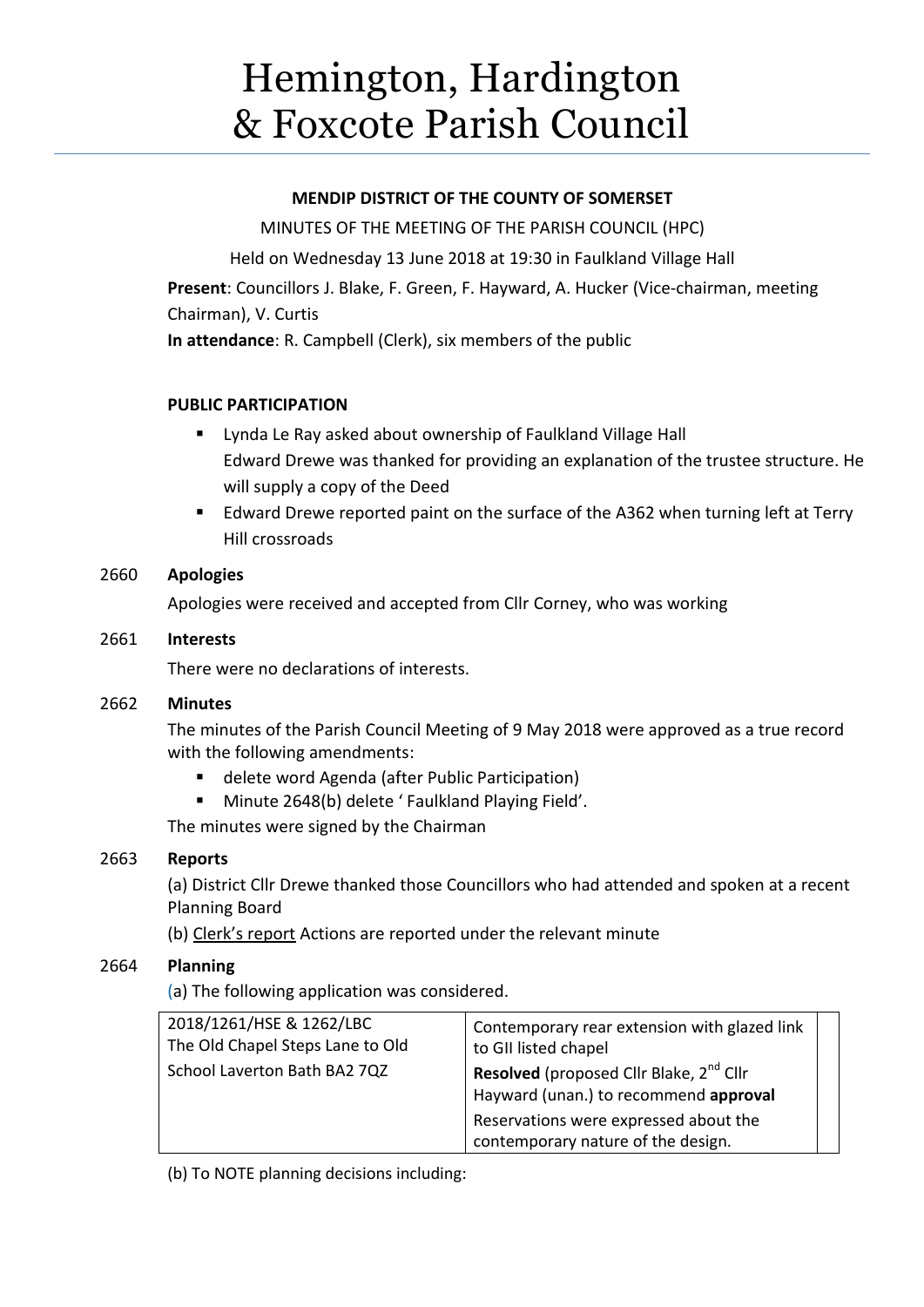| 2017/2241/FUL<br>Haywood Farm,<br>Terry Hill, Radstock                               | Retrospective application for the<br>stationing and use of two additional<br>caravans for residential purposes.                                                                               | Approval 21.5.18<br>(HPC approval)                           |
|--------------------------------------------------------------------------------------|-----------------------------------------------------------------------------------------------------------------------------------------------------------------------------------------------|--------------------------------------------------------------|
| 2017/3034/FUL<br><b>Foxcote Farm House</b><br><b>Green Street</b><br>Foxcote BA3 5YE | Restoration and conversion of stone<br>barn into a holiday cottage with new<br>front garden, new car port/storage<br>barn, and associated reconfigurations to<br>the driveway and front gate. | <b>Approval with Conditions</b><br>24.5.18<br>(HPC Approval) |
| 2018/0892/HSE<br>Wild Orchard<br>Faulkland<br>BA3 5XJ                                | First floor extension and associated<br>alterations to dwelling. Replacement of<br>concrete tiles with natural slate. Carlton<br>Langford                                                     | Withdrawn                                                    |

(c) Enforcement Mendip to be chased in relation to Rose Cottage, Faulkland

# 2665 **Highways and rights of way**

(a) Speedwatch The Clerk had left a message for Brian Seviour. Cllr Blake to contact him.

(b) Highways update The A362 for a distance of 250 metres towards Kilmersdon from the Terry Hill crossroads will be closed from 2 July for about 12 days for highways improvement and maintenance. There will be a long diversion

(c) Fingerpost at Tuckers Grave Cllr Corney had reported that it seemed beyond repair. Cllr Hucker will investigate fibreglass replacement arms (July agenda item).

(d) Rights of way Burnt Hill Lane: Somerset ROW were believed still to be in negotiation with the Co-op.

# 2666 **Environment and maintenance**

(a) Parish maintenance person No response. The Clerk to contact a person possibly interested.

(b) Gatepost at Faulkland Pond Rob Watts had been asked to replace.

(c) Play equipment maintenance Post protection collars were being sourced. The inspection to be booked.

**RESOLVED** (proposed Cllr Curtis, 2<sup>nd</sup> Cllr Hucker, unanimous) to spend £40 on post protectors.

(d) Trees on Faulkland Green Ashley Lewis had been asked to inspect and report

# 2667 **Part-time post office**

Councillors discussed unreliable opening hours and minimal use. With regret they felt they could no longer support the post office. A terminal in the hairdresser's was suggested as a possible alternative.

**RESOLVED** (proposed Cllr Hucker, 2<sup>nd</sup> Cllr Curtis, unanimous) to request Mike Phipers of Mells Post Office to cease the service at the end of July.

# 2668 **GDPR and Data Protection Bill**

Cllr Blake and the Clerk will attend a SALC training course on 25 July **RESOLVED** (proposed Cllr Hucker, 2<sup>nd</sup> Cllr Green, unanimous) to spend £50 on training

# 2669 **Clerk**

(a) The Clerk to revise the job advertisement for approval by members before publishing it. (b) **RESOLVED** (proposed Cllr Green, 2<sup>nd</sup> Cllr Hucker, unanimous) to increase the Clerk's hours from 18 to 20 per month from July. To be included in the job advertisement.